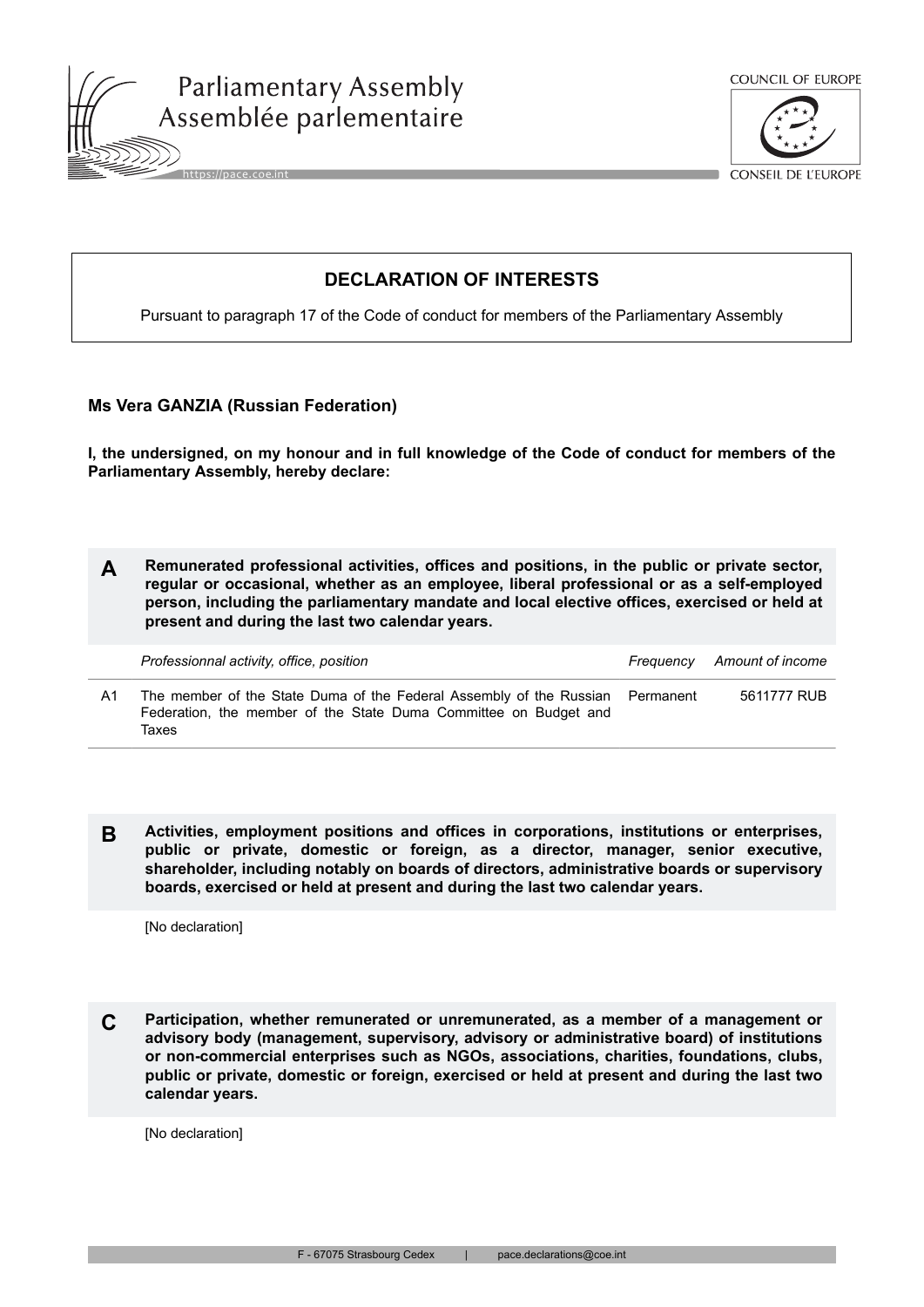**D Occasional activities, mandates, missions and positions, whether remunerated or unremunerated, as consultant, advisor, expert, lobbyist, lecturer, etc. performed at present and during the last two calendar years, including abroad.**

[No declaration]

| Ε  | Membership of friendship groups or interparliamentary relations groups.                                                                                                     |  |
|----|-----------------------------------------------------------------------------------------------------------------------------------------------------------------------------|--|
|    | Friendship groups and position held (chair, vice-chair or member)                                                                                                           |  |
| E1 | Member of the Parliamentary group on relations with the Parliament of Republic of Cuba                                                                                      |  |
| E2 | Member of the Parliamentary group on relations with the Parliament of Islamic Republic of Iran                                                                              |  |
| E3 | Member of the Parliamentary group on relations with the Parliament Socialist Republic of Vietnam                                                                            |  |
| E4 | Member of the Parliamentary group on relations with the Parliaments of the Kindom of Combodia, Lao<br>People's Democratic Republic and the Republic of the Union of Myanmar |  |

**F Support, whether financial or in terms of staff or material, donations, including sponsorships and money gifts granted by third parties (additional to that provided by the national parliament and the national political party), accepted during the previous calendar year.**

[No declaration]

**G Gifts, of a value in excess of 200 €, and other benefits and hospitality (such as meals, travel, transportation, accommodation, sporting or cultural events, etc.), offered by a legal or natural person, including when they are bestowed abroad, accepted during the previous calendar year.**

[No declaration]

**H Trips and visits abroad and sponsored travels, where the travel, accommodation or subsistence expenses were covered in full or in part by a third party, whether a legal or natural person (other than your national parliament, your national government, or the Parliamentary Assembly), either by public or private funds, during the previous calendar year.**

[No declaration]